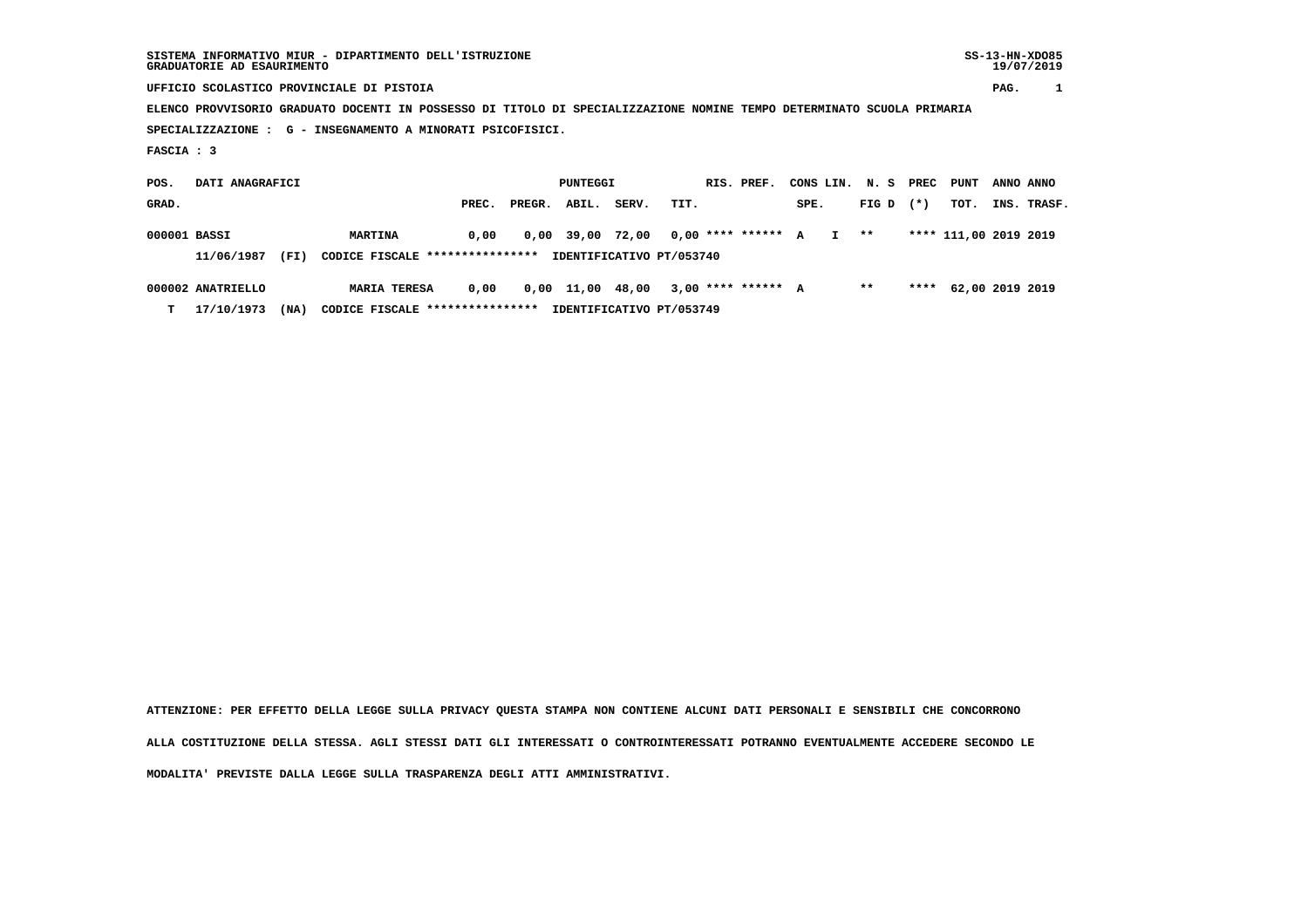| SISTEMA INFORMATIVO MIUR - DIPARTIMENTO DELL'ISTRUZIONE | $SS-13-HN-XDO85$ |
|---------------------------------------------------------|------------------|
| GRADUATORIE AD ESAURIMENTO                              | 19/07/2019       |

 **UFFICIO SCOLASTICO PROVINCIALE DI PISTOIA PAG. 2**

 **ELENCO PROVVISORIO GRADUATO DOCENTI IN POSSESSO DI TITOLO DI SPECIALIZZAZIONE NOMINE TEMPO DETERMINATO SCUOLA PRIMARIA**

 **SPECIALIZZAZIONE : H - INSEGNAMENTO A MINORATI DELLA VISTA.**

 **FASCIA : 3**

 **POS. DATI ANAGRAFICI PUNTEGGI RIS. PREF. CONS LIN. N. S PREC PUNT ANNO ANNOGRAD. PREC. PREGR. ABIL. SERV. TIT.** SPE. FIG D (\*) TOT. INS. TRASF.  **000001 BASSI MARTINA 0,00 0,00 39,00 72,00 0,00 \*\*\*\* \*\*\*\*\*\* A I \*\* \*\*\*\* 111,00 2019 2019 11/06/1987 (FI) CODICE FISCALE \*\*\*\*\*\*\*\*\*\*\*\*\*\*\*\* IDENTIFICATIVO PT/053740 000002 ANATRIELLO MARIA TERESA 0,00 0,00 11,00 48,00 3,00 \*\*\*\* \*\*\*\*\*\* A \*\* \*\*\*\* 62,00 2019 2019**

 **T 17/10/1973 (NA) CODICE FISCALE \*\*\*\*\*\*\*\*\*\*\*\*\*\*\*\* IDENTIFICATIVO PT/053749**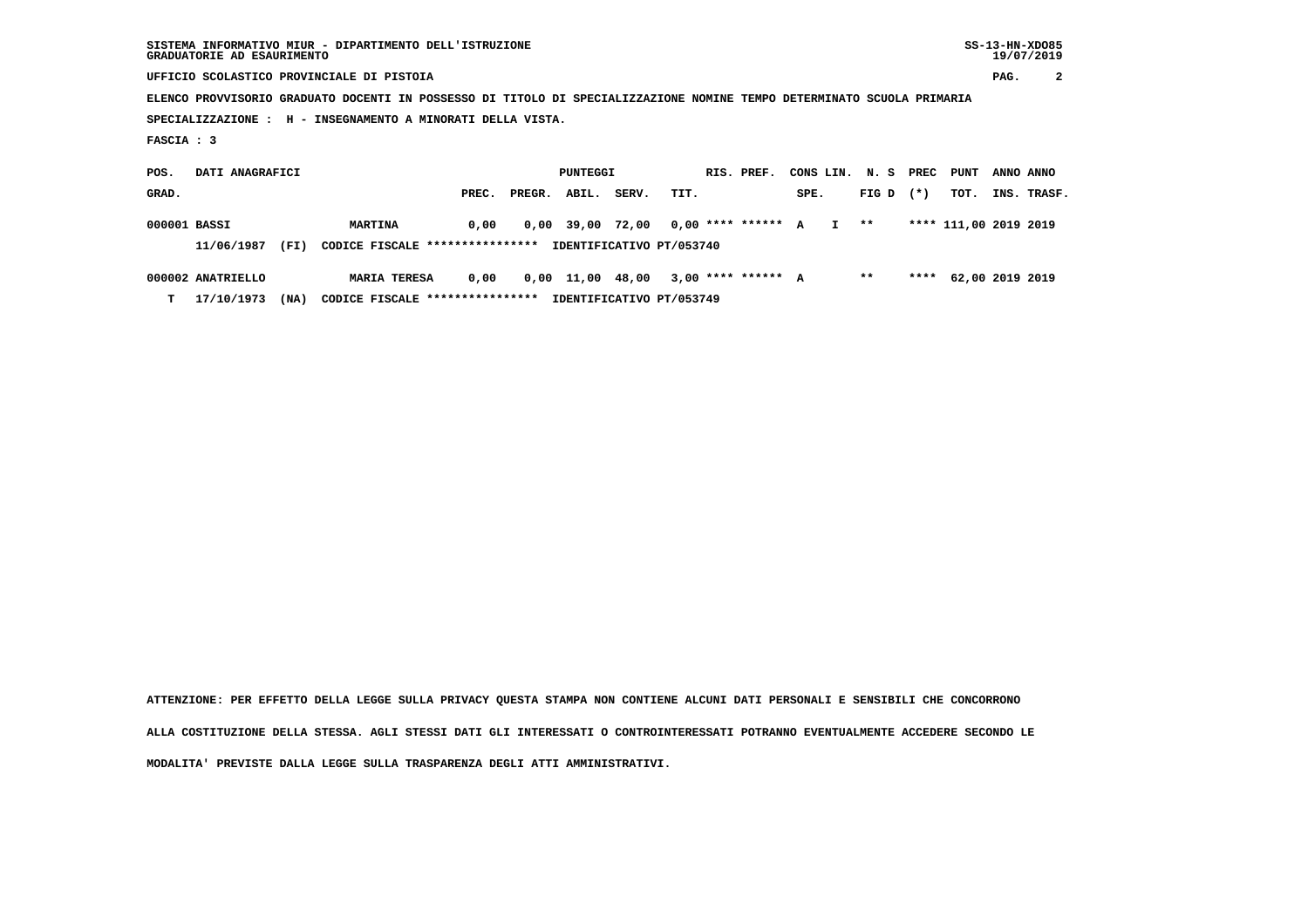| SISTEMA INFORMATIVO MIUR - DIPARTIMENTO DELL'ISTRUZIONE | $SS-13-HN-XDO85$ |
|---------------------------------------------------------|------------------|
| GRADUATORIE AD ESAURIMENTO                              | 19/07/2019       |

 **UFFICIO SCOLASTICO PROVINCIALE DI PISTOIA PAG. 3**

 **ELENCO PROVVISORIO GRADUATO DOCENTI IN POSSESSO DI TITOLO DI SPECIALIZZAZIONE NOMINE TEMPO DETERMINATO SCUOLA PRIMARIA**

 **SPECIALIZZAZIONE : I - INSEGNAMENTO A MINORATI DELL'UDITO.**

 **FASCIA : 3**

 **POS. DATI ANAGRAFICI PUNTEGGI RIS. PREF. CONS LIN. N. S PREC PUNT ANNO ANNOGRAD. PREC. PREGR. ABIL. SERV. TIT.** SPE. FIG D (\*) TOT. INS. TRASF.  **000001 BASSI MARTINA 0,00 0,00 39,00 72,00 0,00 \*\*\*\* \*\*\*\*\*\* A I \*\* \*\*\*\* 111,00 2019 2019 11/06/1987 (FI) CODICE FISCALE \*\*\*\*\*\*\*\*\*\*\*\*\*\*\*\* IDENTIFICATIVO PT/053740 000002 ANATRIELLO MARIA TERESA 0,00 0,00 11,00 48,00 3,00 \*\*\*\* \*\*\*\*\*\* A \*\* \*\*\*\* 62,00 2019 2019**

 **T 17/10/1973 (NA) CODICE FISCALE \*\*\*\*\*\*\*\*\*\*\*\*\*\*\*\* IDENTIFICATIVO PT/053749**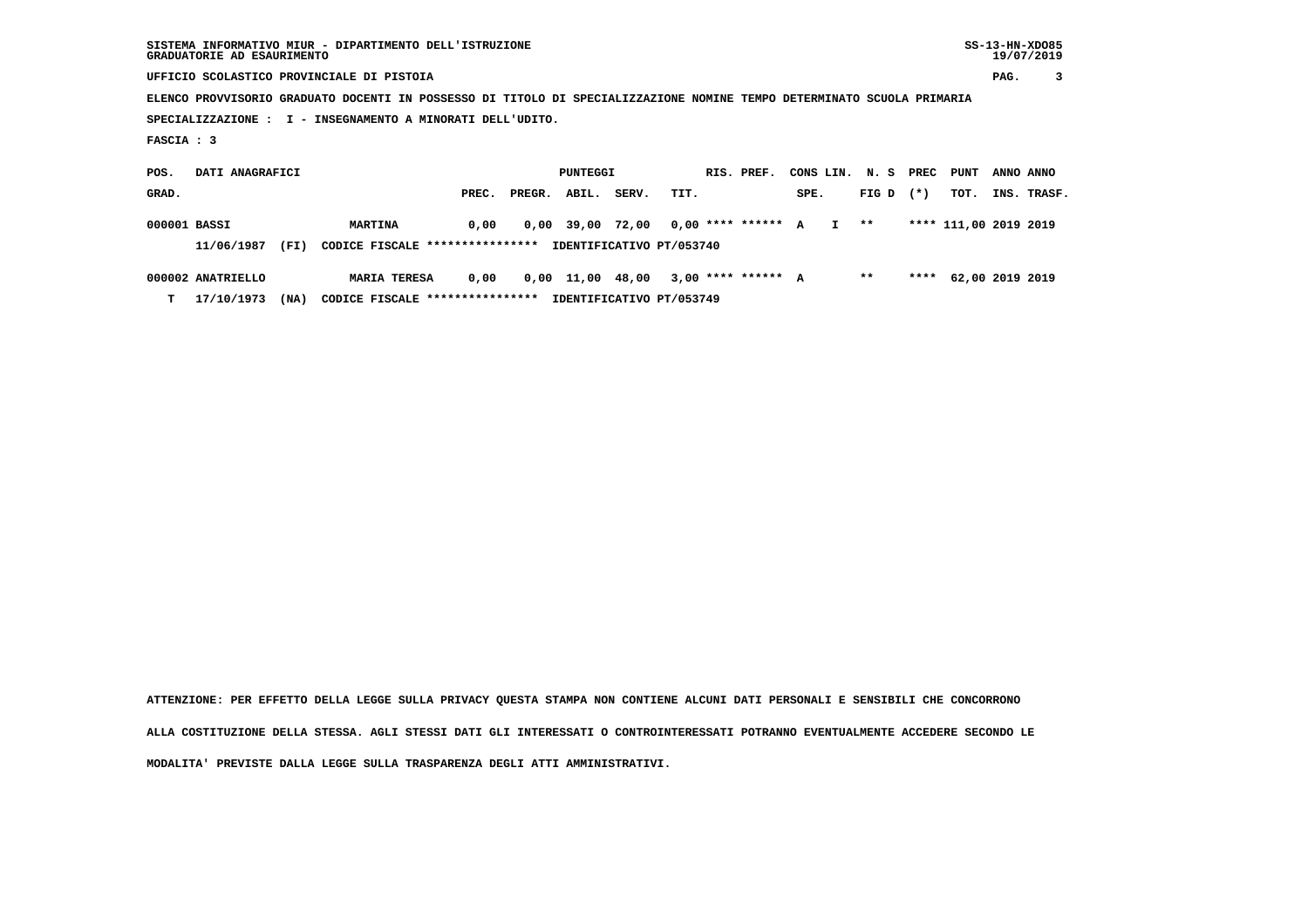**UFFICIO SCOLASTICO PROVINCIALE DI PISTOIA PAG. 4**

 **ELENCO PROVVISORIO GRADUATO DOCENTI IN POSSESSO DI TITOLO DI SPECIALIZZAZIONE NOMINE TEMPO DETERMINATO SCUOLA PRIMARIA**

 **SPECIALIZZAZIONE : K - INSEGNAMENTO A INDIRIZZO DIFFERENZIATO MONTESSORI.**

 **NON CI SONO ASPIRANTI DA STAMPARE**